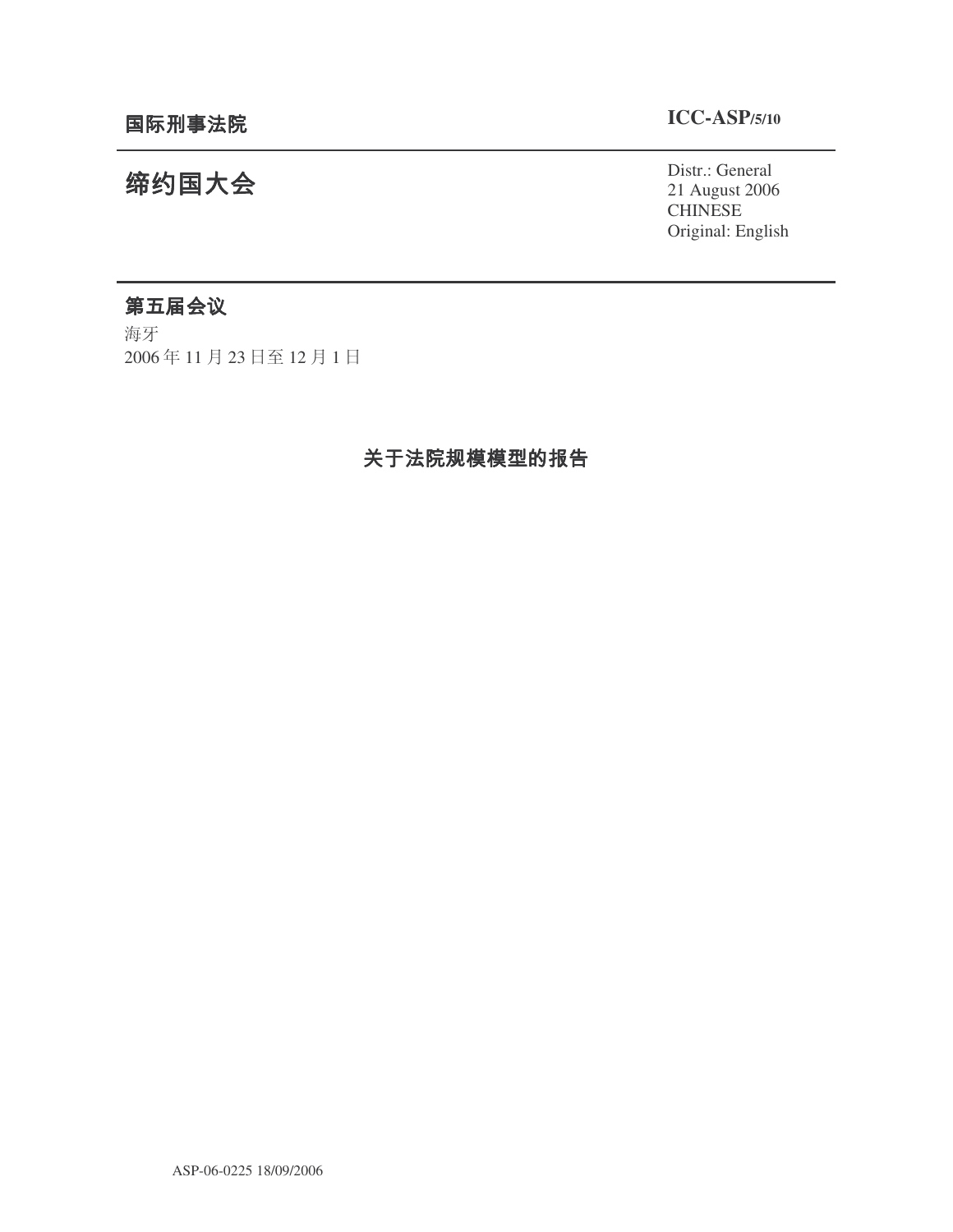## 目录

| L.          |                                    |  |
|-------------|------------------------------------|--|
| II.         |                                    |  |
| III.        |                                    |  |
| IV.         |                                    |  |
| $V_{\cdot}$ |                                    |  |
| 附件          |                                    |  |
|             | 融入法院规模模型但与依赖因素无关联的活动 14<br>附件 I    |  |
|             | 附件 II 按 2006年预算建议列出的职能单位和工作人员清单 15 |  |
|             |                                    |  |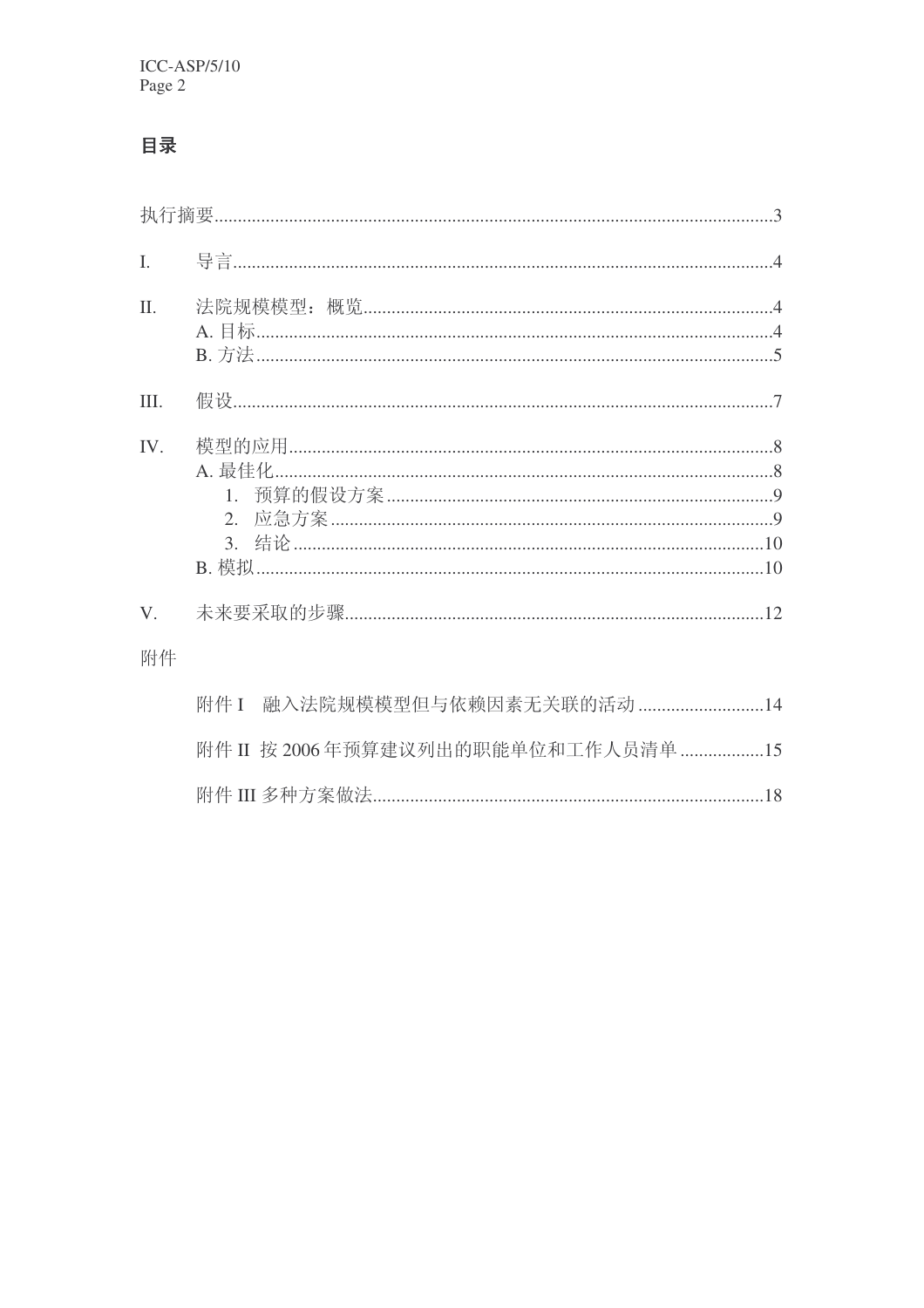## 执行摘要

法院规模模型(下称"模型")是一种规划工具,可使法院确立在某一特 定的时期为了实现一定的产出所需要的资源并最好地使用资源。

法院制定这一模型以协助:

- 讲行关于法院规模的决策:
- 提高法院活动的效率;
- 编制预算并为其提出理由。

本报告的目的是说明法院规模模型的结构和使用的方法。

模型是根据 对法院当前的资源和程序 的详细分析 以及对未来的假设制定 的。法院所有活动的全部数据已纳入了模型。

除了预测未来需求所固有的困难之外, 法院还要面对不知能否准确预测其 未来功能的问题,因为法院正处在开展其业务的初始阶段。随着时间的推移将 对模型不断地修改以反映法院的经验。

使用模型模拟的结果未包括在本报告中,因为目前这些结果还在讨论中。

法院打算向预算和财务委员会第七届会议介绍这些结果并与其进行讨论。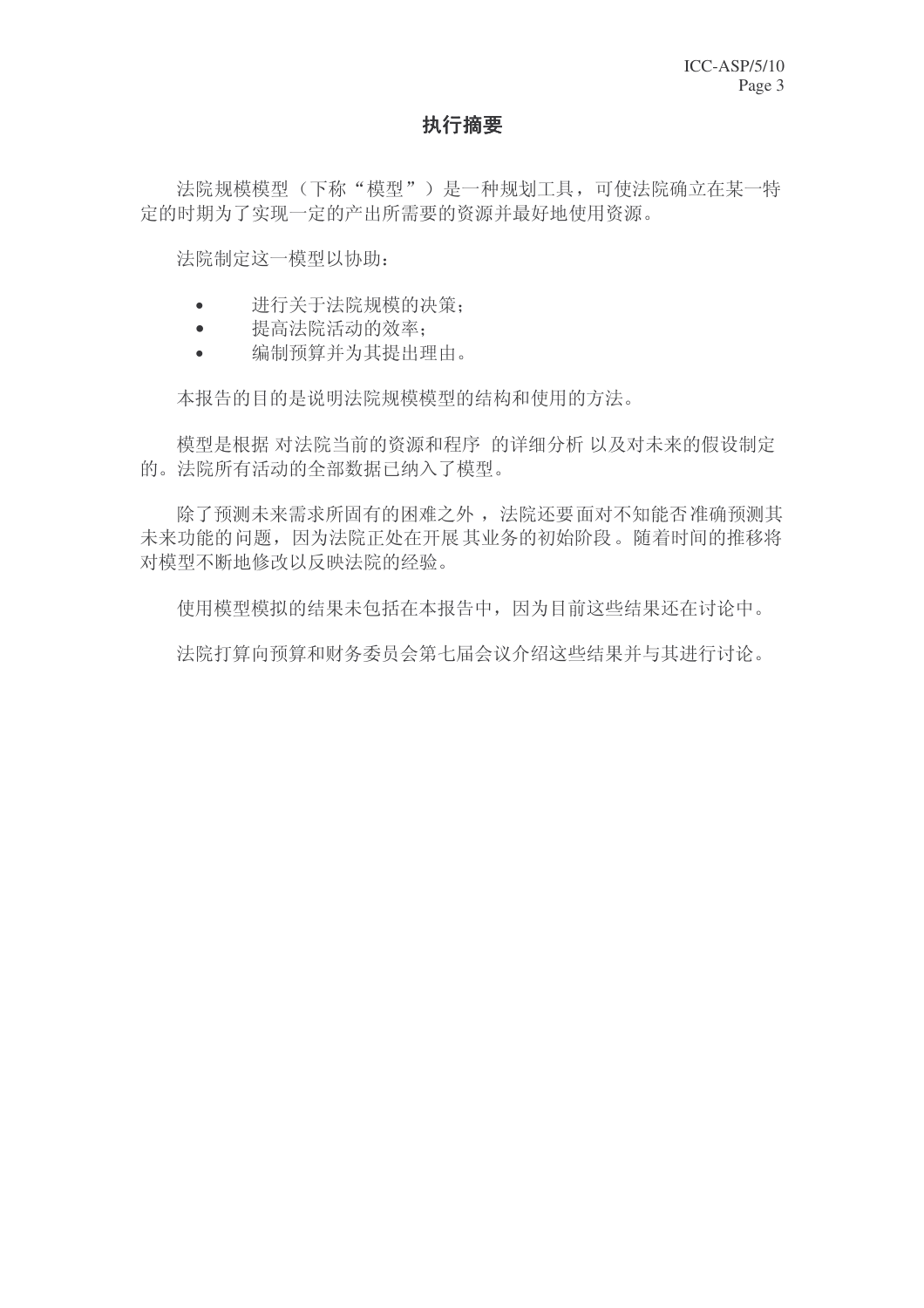#### **I.** ᇐ㿔

 $1.$  国际刑事法院(下称"法院")仍然是个很年轻的组织。法院是 2002年7 月1日生效的《罗马规约》设立的。法院的法官、检察官和书记官长于2003年 就职。

2. 法院尚未完成其活动的一个完整周期。法院正处在其第一个案件审判的准 备阶段,并仍处在完善其结构和程序的过程中。

3. 如其战略计划所说明的那样, 法院承诺要成为一个有效率的机构。确保效 率需要在所有方面进行有效规划, 包括未来规模需求。

4. 法院未来的规模要求是一个取决于一系列因素的复杂问题, 包括:

- 法院将处理的情势、调查、审判和上诉的数量:
- 逮捕或移交法院通缉的一个人所需要的时间:
- 一个情势内的不同阶段所需要的资源:
- 法院的效率:
- 法院资源和活动的地理位置:
- 法院应对意外需求的灵活性。

5. 为了支持关于其未来需求的讨论, 法院建立了法院规模模型, 作为一种工 具使其可能取得的成绩与其人力资源需要相关联。

6. 模型是根据从法院的经验 中获得的真实数据 建立的。在法院经验有限的方 面, 它努力尽量多地设定现实性假设。正如任何预测未来的尝试一样, 这些假 设都包含不确定性。随着时间的推移和法院经验的增多, 模型的可靠性和准确 性将会稳步提高。

7. 本报告概述了模型的目的和运作情况。从模型获得的结果将取决于作为投 入提供的假设。本报告中提出的假设是用于建立模型的初步假设。法院将不断 审议这些假设,并将向 2006年的预算和财务委员会和缔约国大会介绍模型的结 果。

#### Ⅱ. 法院规模模型: 概览

#### A. 目标

8. 模型是一种模拟和最佳化的工具,将法院在一特定的时间范围内以一套特 定的资源能进行的情势、调查、审判和上诉的数量相互联系在一起(例如,同 时开展三或五个情势的工作对法院的影响是什么?如果法院想在五年期间进行 10 个案件的审判的后果是什么?)。

9. 因此, 模型的首要目标是 帮助对法院规模做出决策。通过将法院的活动按 时间分散开来并将其与人力资源需要联系起来, 模型帮助确定什么时候需要增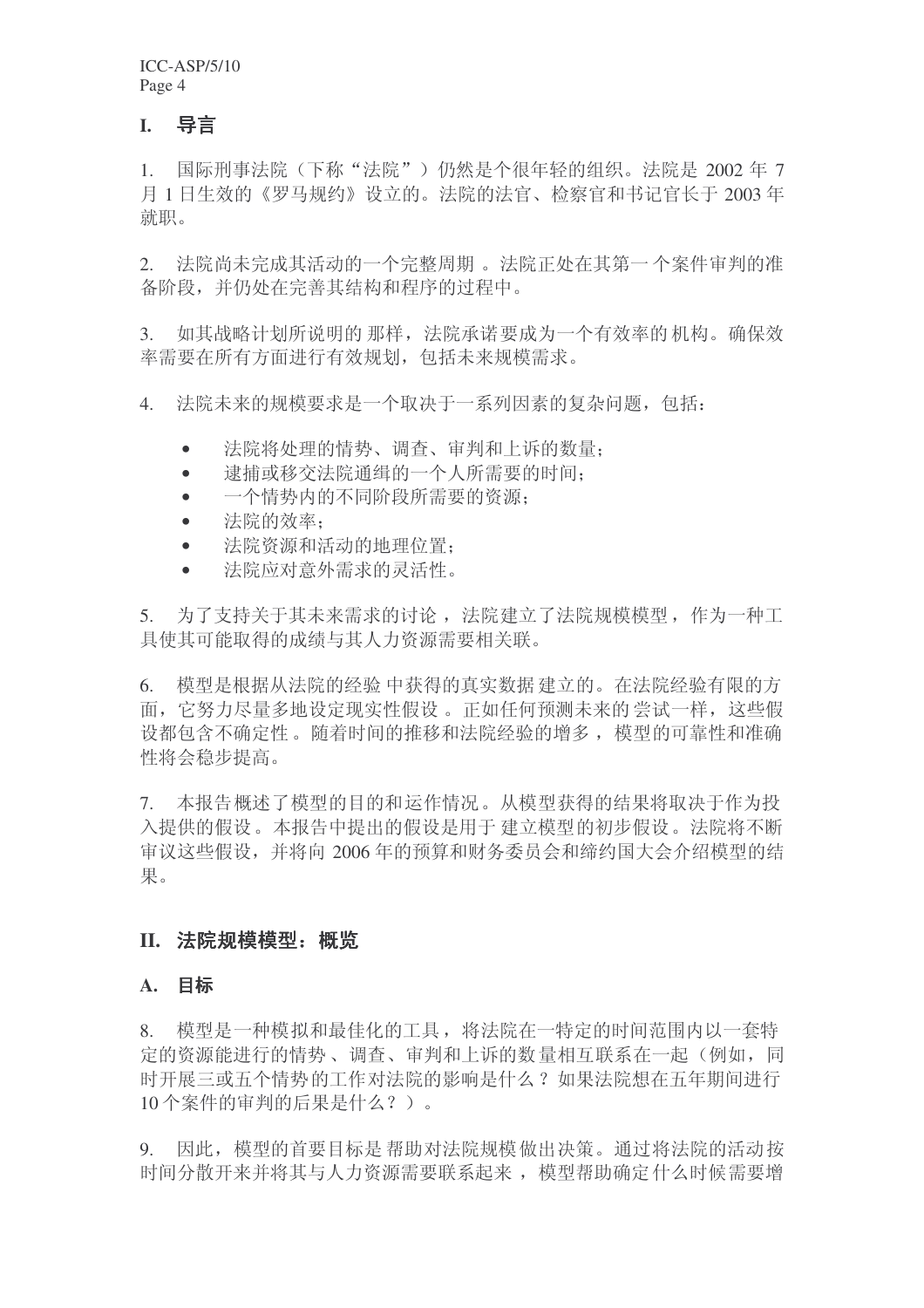加人力资源。模型还帮助确定年度预算需要,而且必要时提前相当长的时间就 启动增加法官数量的程序。通过提供关于实现各种产出所需人力资源的信息, 模型还可用来作为预估永久办公楼人员配置水平的依据。

10. 除了提供法院资源与其产出之间的全面联系之外,模型还有一些次要的益 处。

11. 首先, 模型提供监测和提高法院效率所需要的信息。模型可帮助找出和消 除单位之间的瓶颈。在建立模型时, 法院还确立了每个单位的每名工作人员的 产出。这一信息为法院审议每个产出的程序以决定哪里可提高效率提供了依 据。

12. 第二, 在将来模型可以用来协助法院 从预期成果的角度为预算要求说明理 由。这将有助于向缔约国大会澄清预算变化对法院取得预期成果的能力的影 响,反之亦然。另外,已正在用模型做出关于 2007 年将进行的调杳和审判数量 的假设。在将来,与预算的联系将进一步发展。

#### **B.** 方法

13. 模型对法院的活动 使用了一种生产线方法,这些活动从对信息的初始分析 直到一个案件的结束 包括任何刑期的执行, 可以按时间顺序分成五个阶段。这 一生产线见下面图 1 的说明。

#### 图1

调査 审判 上诉 执行<br> 审判 上诉 执行 <mark>中间上诉</mark> 修正(上诉) 预审分庭 䕀Ѹ ϔ乍䇗ᶹⱘᓔྟ 䘂ᤩҸ ⹂䅸ᣛ 初步宙杳 (潜在情势) 审判结束 E S T

14. 在每个阶段, 法院可以被想象有了一些产出或进行了核心活动。例如, 在 调查阶段, 法院的产出是完成了调查, 结果是确认指控或是做出决定停止 进行 调杳。在审判阶段, 法院的产出是结束了审判, 结果是做出判决等等。能产生 结果的这些核心活动的多少主要依赖于能得到的人力资源。

15. 法院的工作人员或直接为完成一项或多项核心活动做出贡献, 或为这样的 活动提供行政或业务支持 。尽管业务支持不一定 与某一具体案件有关, 但仍可 为核心活动提供直接支持 (笔译、羁押、法庭管理事务等)。行政支持对法院

法院活动的阶段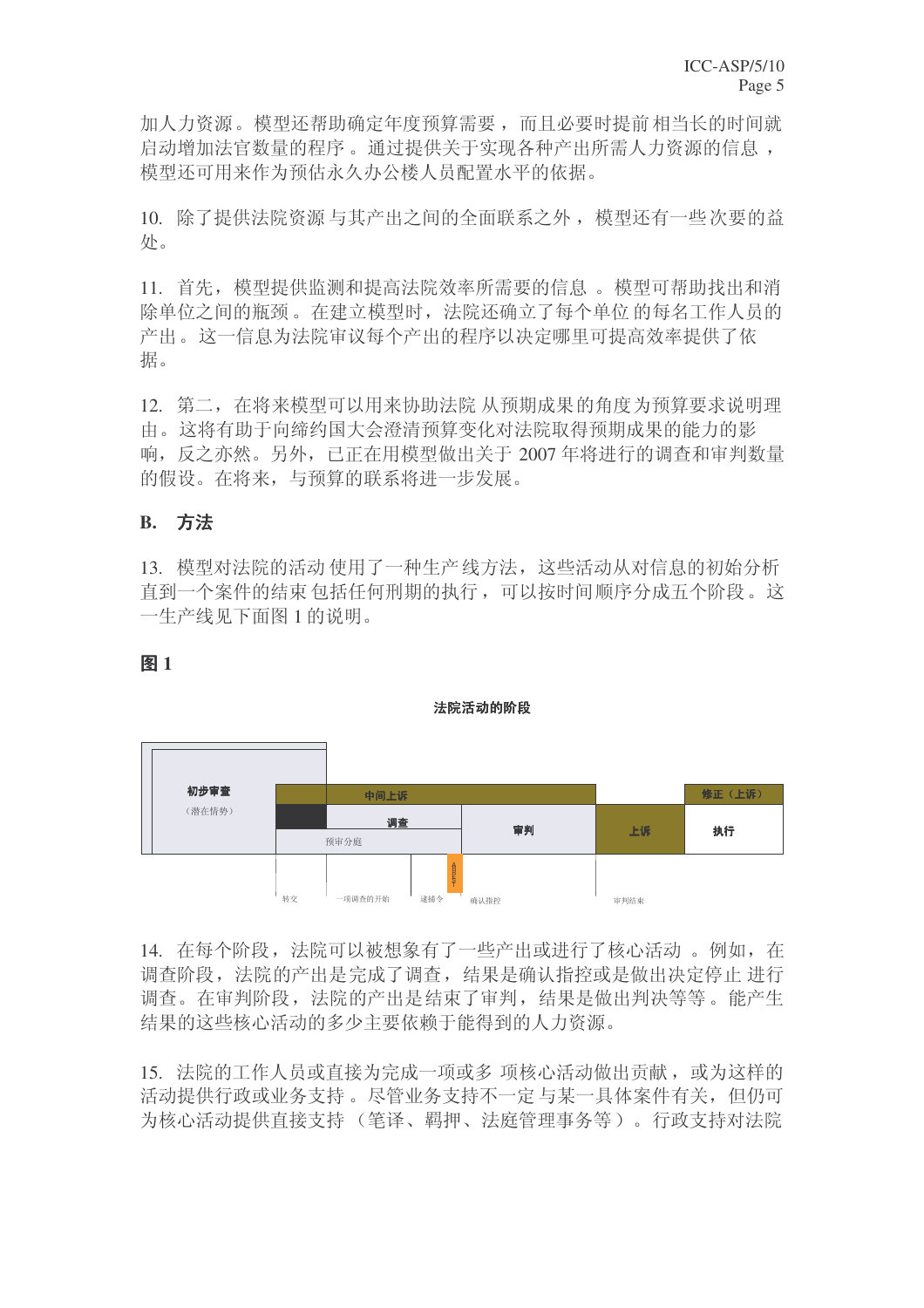ICC-ASP/5/10 Page 6

履行职能是必要的, 但不直接与核心活动相关联(人力资源、采购等)。<sup>1</sup>通过 收集全法院的信息, 模型确定每个工作人员对法院业务的贡献, 因此也确定了 人员资源与全部产出之间的关系。

16. 模型的建立分两个阶段。第一, 从法院所有职能部门收集数据。<sup>2</sup> 各单位清 单见附件 II。要求每个单位确定:

- 其主要职能(或关键活动和产出):
- 每年分配给每个单位的时间和人员资源 (以"全时当量"或 "FTE"表示,  $1$  FTE 等于一名工作人员全时工作一年)<sup>3</sup>;
- 以这一规模可以创造的产出:
- 造成要求该单位创造的产出增加或减少的因素(依赖因素)。

17. 每个单位提供的信息均列 在一个表中(如表 1)。这些信息的基础是各单 位当前运作的方式, 但不说明效率, 效率的提高可通过重新安排工作来取得, 也不能说明在哪些领域或在某一单位的工作人员当前的工作超出了全时当量。

| 职能               | 当前全时当量<br>(FTE) 规模 <sup>4</sup> | 当前产出            | FTE:产出比            | 依赖因素      |
|------------------|---------------------------------|-----------------|--------------------|-----------|
| 实地业务支持           |                                 | 支持 3 个情势        | 1 FTE /每个情势        | 情势数量      |
| 案件资料录入           | 15                              | 支持 2.6 个潜在案件    | 5.8 FTE/每个潜在案<br>件 | 每项调查的文件数量 |
| 标准操作程序<br>(SOPs) | 0.5                             | 要求的 SOPs        | $0.5$ FTE          | 基本任务 (不变) |
| 管理/行政            | 1.5                             | 该股的管理、监督和行<br>政 | 1.5 FTE            | 基本任务 (不变) |

夷1 业冬支持股(检察官办公室)• 当前按职能和产出对资源的分配

18. 为每个股制定的表由建立模型的小组进行了审议, 有关股的负责人核实所 提供的信息并确保所有股都是一致的。

19. 建立模型的第二个阶段是将有关每个股的文件综合到一个总表, 在这个总 表中所有的全时当量和产出均与法院的核心活动及其依赖因素联系起来。当输 入的情势、调查、审判和上诉的数量有变化时, 这个表格将自动按照依赖因素 调整所有受影响的职能所需要的人员水平。

<sup>&</sup>lt;sup>1</sup> 少量的活动不能直接或间接地与核心活动相关联 (例如, 通过宣传树立对法院 的一般性认识, 永 久办公楼等等)。这些活动的定义和考虑其融入的方式在附件I中有说明。

<sup>&</sup>lt;sup>2</sup> 鉴于法院在诉讼方面的经验有限,因此不会引起有关公正性和正当程序的关切,所以对司法部门 采取了不同的做法。法院规模模型小组与各机关代表合作,做出了关于司法诉讼每个阶段最少所需 要的时间以及一个分庭能同时进行的诉讼数量的假设。邀请法官们对这些假设的合理性发表意见, 然后再根据所提意见进行审议。分庭所需的人员配置的依据是法院 2005 年方案预算草案中提议的各 分庭的结构(国际刑事法院罗马规约缔约国大会正式记录, 第三届会议, 2004年9月6日至10 日, 海牙(国际刑事法院出版物), 第二部分, A.7, 第 142-144 段)。根据预算和财务委员会补充 说明理由的要求,各分庭的人员配置水平将根据今后的经验重新做出评估。

<sup>3</sup> 人员配置包括有一般临时协助合同但没有纳入预算的人员。

 $4\pi$ 大多数情况下, 每个单位的 FTE 总数均要加到一个整数, 与纳入该单位预算的职位数相等。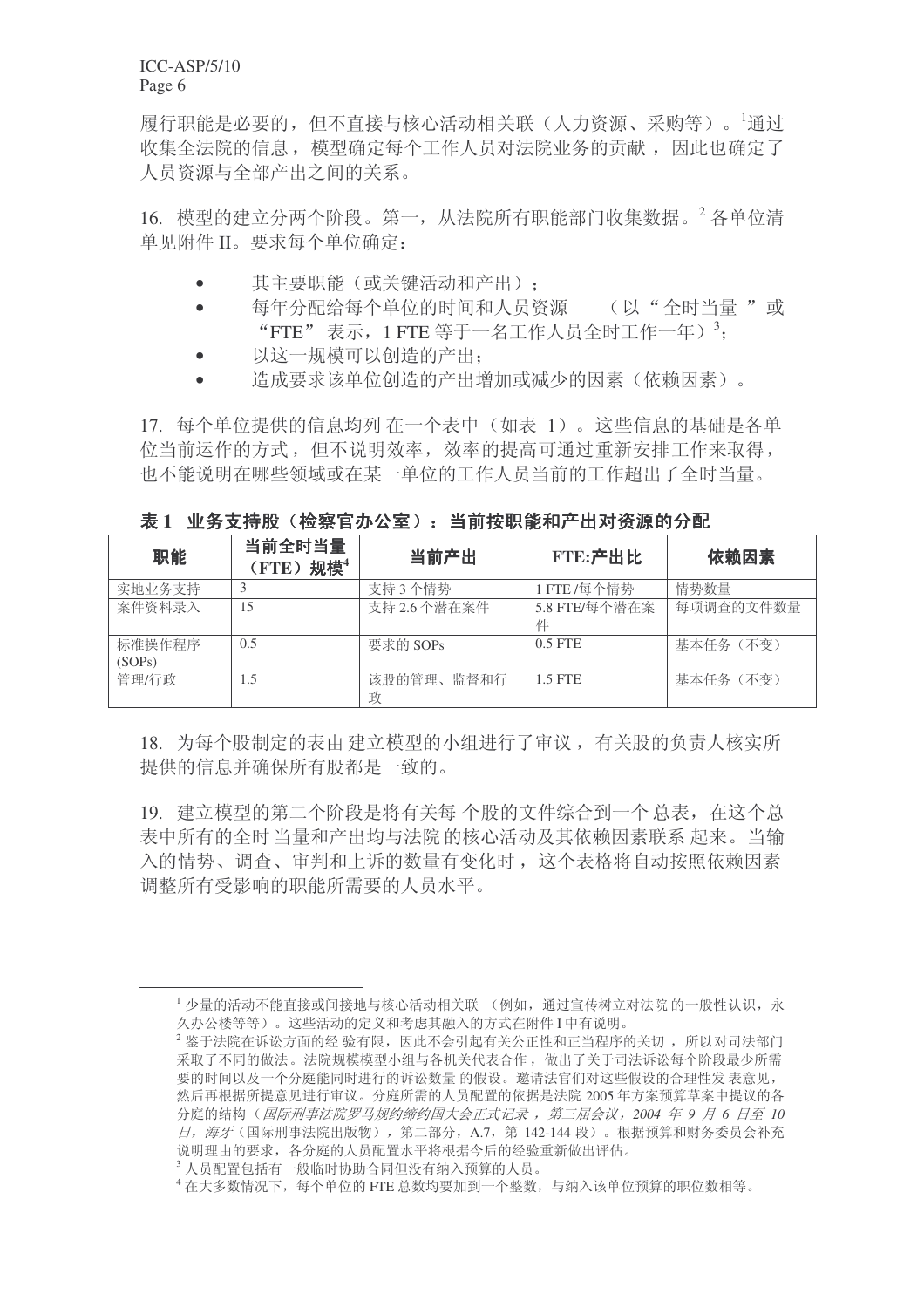## 图 2——法院规模模型: 职能和依赖因素之间关系举例

| 法院规模模型           |                  |              |                |                      |                         | 依赖因素(DF)          |              |                  |                |                      |                     |
|------------------|------------------|--------------|----------------|----------------------|-------------------------|-------------------|--------------|------------------|----------------|----------------------|---------------------|
|                  |                  |              |                |                      |                         | SR.               |              | 与情势有关的           |                | 情势数量                 |                     |
|                  |                  |              |                |                      |                         | <b>INV</b>        |              | 与调查有关的           |                | 处于调查中的案件             |                     |
|                  |                  |              |                |                      |                         | ODF               |              | 其他依赖因素           |                |                      |                     |
|                  |                  |              |                |                      |                         | <b>MGT</b><br>TR. |              | 管理<br>与审判有关的     |                | 没有依赖因素<br>同时进行的审判数量  |                     |
|                  |                  |              |                |                      |                         | <b>WPT</b>        |              | 审判每个案件时的证人       |                |                      |                     |
|                  |                  |              |                |                      |                         | <b>COMM</b>       | <b>COB</b>   | 通信/年             |                |                      |                     |
|                  |                  |              |                |                      |                         |                   |              |                  |                |                      |                     |
| 机关               | 科室               | 类别           | 职能             | 职能参<br>考             | 依赖因素<br>(DF1)           | 依赖因素<br>(DF2)     | 公时当业<br>依赖国索 | 最佳化全时当量*<br>依赖因素 | 2005 年资源       | 差别                   | 2006年资源             |
| 检察官办公室           | 新闻股              | 业务支持         | 与案件有关的交流和外延    | F1                   | <b>SR</b>               |                   | 0.75         | 2.25             | 1.5            | $-0.75$              | 1.5                 |
| 检察官办公室           | 新闻股              | 业务支持         | 对外联络           | F1                   | ODF                     |                   | 0.95         | 0.95             | 0.95           | $\theta$             | 0.95                |
| 检察官办公室           | 新闻股              | 业务支持         | 一般媒体网络开发和分析    | F1                   | ODF                     |                   | 0.45         | 0,45             | 0,45           | $\Omega$             | 0.45                |
| 检察官办公室           | 新闻股              | 行政管理         | 管理             | F1                   | <b>MGT</b>              |                   | 0.10         | 0,1              | 0,1            | $\Omega$             | 0,1                 |
| 检察官办公室           | 知识库股             | 行政管理         | 信息系统开发         | F2                   | ODF                     |                   | 2,50         | 2,5              | 2.5            | $\Omega$             | 2.5                 |
| 检察官办公室           | 知识库股             | 行政管理         | 应用支持           | F <sub>3</sub>       | ODF                     |                   | 1,00         |                  |                | $\Omega$             |                     |
| 检察官办公室           | 知识库股             | 业务支持         | 司法程序/支持        | F <sub>4</sub>       | <b>INV</b>              |                   | 0,30         | 1,2              | $\theta$       | $-1,2$               | $\overline{c}$      |
| 检察官办公室           | 知识库股             | 业务支持         | 审判室支持          | F5                   | <b>TR</b>               |                   | 1.00         | $\theta$         | $\theta$       | $\Omega$             | $\mathbf{0}$<br>0.5 |
| 检察官办公室<br>检察官办公室 | 知识库股<br>调查战略和分析股 | 行政管理<br>业务支持 | 管理<br>对调查的分析支持 | F2<br>F <sub>6</sub> | <b>MGT</b><br><b>SR</b> |                   | 0.50<br>A15  | 0.5<br>3,45      | 0.5<br>4,45    | $\Omega$<br>-1       | 3,45                |
| 检察官办公室           | 调查战略和分析股         | 业务支持         | 犯罪监测           | F <sub>6</sub>       | ODF                     |                   | 250          | 2,5              | 2,5            | $\mathbf{0}$         | 2.5                 |
| 检察官办公室           | 调查战略和分析股         | 业务支持         | 方法开发和研究        | F <sub>6</sub>       | ODF                     |                   | 1.10         | 1.5              | 1.5            | $\Omega$             | 1.5                 |
| 检察官办公室           | 调查战略和分析股         | 行政管理         | 其他             | F <sub>6</sub>       | <b>MGT</b>              |                   | 1.5          | 1,55             | 2,55           |                      | 1,55                |
| 检察官办公室           | 业务支持股            | 业务支持         | 团组支持/证人保护      | F7                   | <b>INV</b>              |                   | 1,00         | $\overline{4}$   | 2,95           | $-1,05$              | 3                   |
| 检察官办公室           | 业务支持股            | 业务支持         | 警卫规定和规章/遵守     | F7                   | ODF                     |                   | 0,50         | 0,5              | 0.5            | $\Omega$             | 0.5                 |
| 检察官办公室           | 业务支持股            | 业务支持         | 资料录入---记录      | F8                   | <b>SR</b>               |                   | 5,80         | 17,4             | 3,15           | $-14,25$             | 8.15                |
| 检察官办公室           | 业务支持股            | 业务支持         | 资料录入 -- 元数据    | F8                   | <b>SR</b>               |                   | 2,50         | 7,5              | 3,15           | $-4.35$              | 7.15                |
| 检察官办公室           | 业务支持股            | 行政管理         | 管理             | F9                   | ODF                     |                   | 0.25         | 0,25             | 0,25           | $\theta$             | 0.2                 |
| 检察官办公室           | 业务支持股            | 行政管理         | 行政管理           | F10                  | ODF                     |                   | 1,00         | $\mathbf{1}$     |                | $\mathbf{0}$         | т                   |
| 检察官办公室           | 资料和证据股           | 核心           | 信件登记           |                      | COMM                    |                   | 0.00         | 0.5              | 0,5            | $\mathbf{0}$         | 0.5                 |
| 检察官办公室           | 资料和证据股           | 业务支持         | 团组支持           |                      | <b>SR</b>               |                   | 0,80         | 2,4              | $\overline{2}$ | $-0.4$               |                     |
| 检察官办公室           | 资料和证据股           | 业务支持         | 证据登记           |                      | SR                      |                   | 1,80         | 5.4              | 4,5            | $-0.9$               |                     |
| 检察官办公室           | 资料和证据股           | 业务支持         | 证据保管           |                      | ODF<br>ODF              |                   | 1,00         |                  | $\theta$       | $-1$                 |                     |
| 检察官办公室<br>检察官办公室 | 资料和证据股<br>资料和证据股 | 行政管理<br>行政管理 | 应用支持<br>其他     |                      | <b>MGT</b>              |                   | 1,00<br>1.00 |                  | $\Omega$       | $\mathbf{0}$<br>$-1$ |                     |
|                  |                  |              |                |                      |                         |                   |              | 最佳化              | 2005           |                      | 2006                |
|                  |                  |              |                |                      | 全时当量(核心)合计              |                   |              | 未提供              | 0.5            | $\overline{0}$       | 0.5                 |
|                  |                  |              |                |                      | 全时当量(业务支持)合计            |                   |              | 58,2             | 36,4           | $-21.8$              | 49.25               |
|                  |                  |              |                |                      | 全时当量(行政管理)合计            |                   |              | 9.2              | 9.2            | $-2.22E-16$          | 9,15                |
|                  |                  |              |                |                      | 合计                      |                   |              | 未提供              | 46.1           | $-21.8$              | 58.9                |

20. 图 2 显示的是一个例子, 即将文件产生的信息综合在一张图表中, 把职能 和全时当量与依赖因素联系起来。例如, "团组支持"(资料和证据股——检 察官办公室)的职能依赖于情势的数量。每个情势需要 0.8 个全时当量的工 作。鉴于情势的数量是 3 (在"依赖因素"一栏中),而且目前该股有 2 个全 时当量履行这一职能,现时需要额外的 0.4 个全时当量, 以使得该股能充分履 行其职能。在实践中,这一点反映在该股的工作中是一种延误。

### **III.** 假设

21. 模型依赖于许多变量, 这些变量影响特定数量的工作人员的产出。为了能 完成这一推算,给模型输入了一些假设,涉及到诉讼的长短、要进行的活动及 活动之间的关系。

22. 这些假设依据的是迄今为止法院取得的经验, 有某些方面的经验比其他方 面要多(例如, 法院在进行调查方面的经验比审判方面的要多)。在某些情况 下, 如逮捕和移交一个人所需要的时间, 这些活动完全取决于法院控制之外的 因素。对于这种情况, 法院一直努力在模型中使用尽可能合理的假设。

23. 下面的假设是用来对模型进行说明的。然而,模型的设计具有足够的灵活 性, 使得这些假设可根据法院的经验而变动。

- ☆ 程序的平均时间:
	- o 初步审查: 10 个月
	- o 调查: 25 个月
		- ☆ 收集和分析证据: 15 个月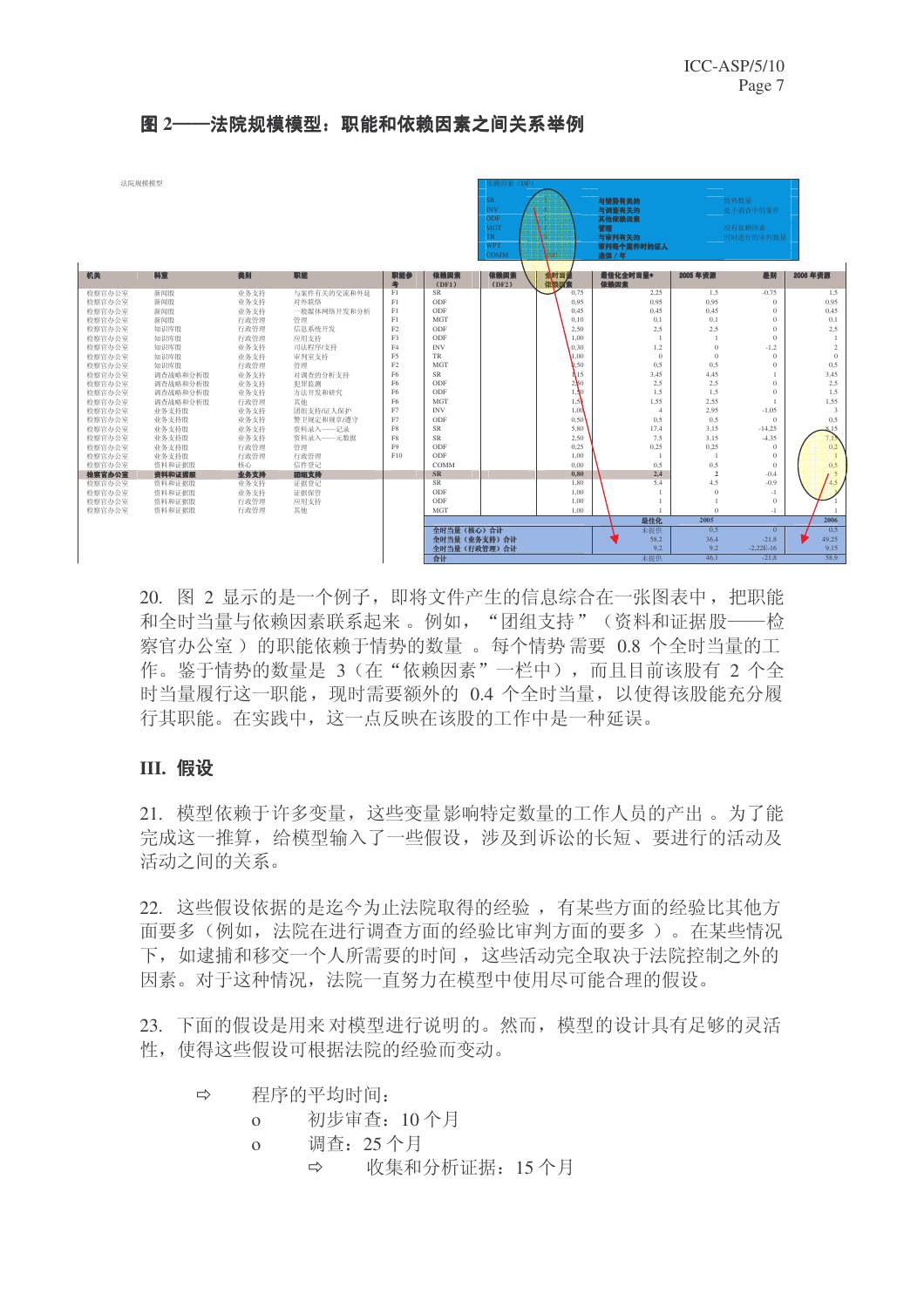- ⇒ 申请逮捕令(调查活动在继续): 1个月
- ☆ 讲行逮捕/移交(调查活动在继续): 6个月
- ⇒ 确认指控(调查活动在继续): 3个月
- o 审判: 21 个月
	- ☆ 披露和准备审判: 6个月
	- ☆ 审判: 15 个月
- o 上诉:
	- ⇨ 最后上诉——9个月
	- ☆ 中间上诉——2个月5
- ☆ 活动的开始日期6:
	- o 调杳阶段的开始: 在紧接着先前调杳结束之后, 模型假设 该调查小组将能够转到下一个调查:
	- o 审判阶段的开始: 一个情势中的第一个案件的审判将在确 认指控之后开始, 第二个案件的审判是在第一个案件审判 的六个月之后:
	- o 上诉阶段的开始: 在每个案件审判结束时, 最后的上诉将 开始, 中间上诉将在预审和审判阶段进行。
- □ 逮捕
	- o 在建立模型时要考虑的最不可预见的因素是逮捕所需要的 时间。这取决于各种因素, 如这个人是否已因其他指控被 逮捕, 是否知道这个人确切的行踪以及法院伙伴执行逮捕 今的能力和意愿。
	- o 使用的假设是平均需要六个月的时间实行一次逮捕 。就*检* 察官指控科尼和其他人的案件而言, 这一时间期限已证明 太短。然而, 就检察官指控 *鲁班卡*的案件来说, 比这短很 多的时间就已足够将被起诉者逮捕并移交到法院。
	- o 还可能发生的情况是, 已被同时发出逮捕令的人将在不同 时间被逮捕或者有些人根本就逮捕不了 (例如, 由于死亡 或失踪)。这可能造成将来审判的积压,如果某一案件中 不是所有被告都同时被逮捕并送交审判的话。

### **IV. 模型的应用**

24. 模型可以用来通过一种优化程序将法院的 所有活动结合在期望的水平上。 模型还可以用来模拟将讲行的活动及将需要的资源。

### A. 最佳化

25. 将法院的所有活动融合到一个生产线有助于确定和审议能力过剩或缺少资 源的领域。一个缺乏平衡的组织将因此在其生产线中产生瓶颈 。这一生产线应

<sup>5</sup> 有不同类型的中间上诉, 时间长短不一。"模型"认为平均时间为两个月。

 $^6$ 也适合*多种方案*的做法——第14页。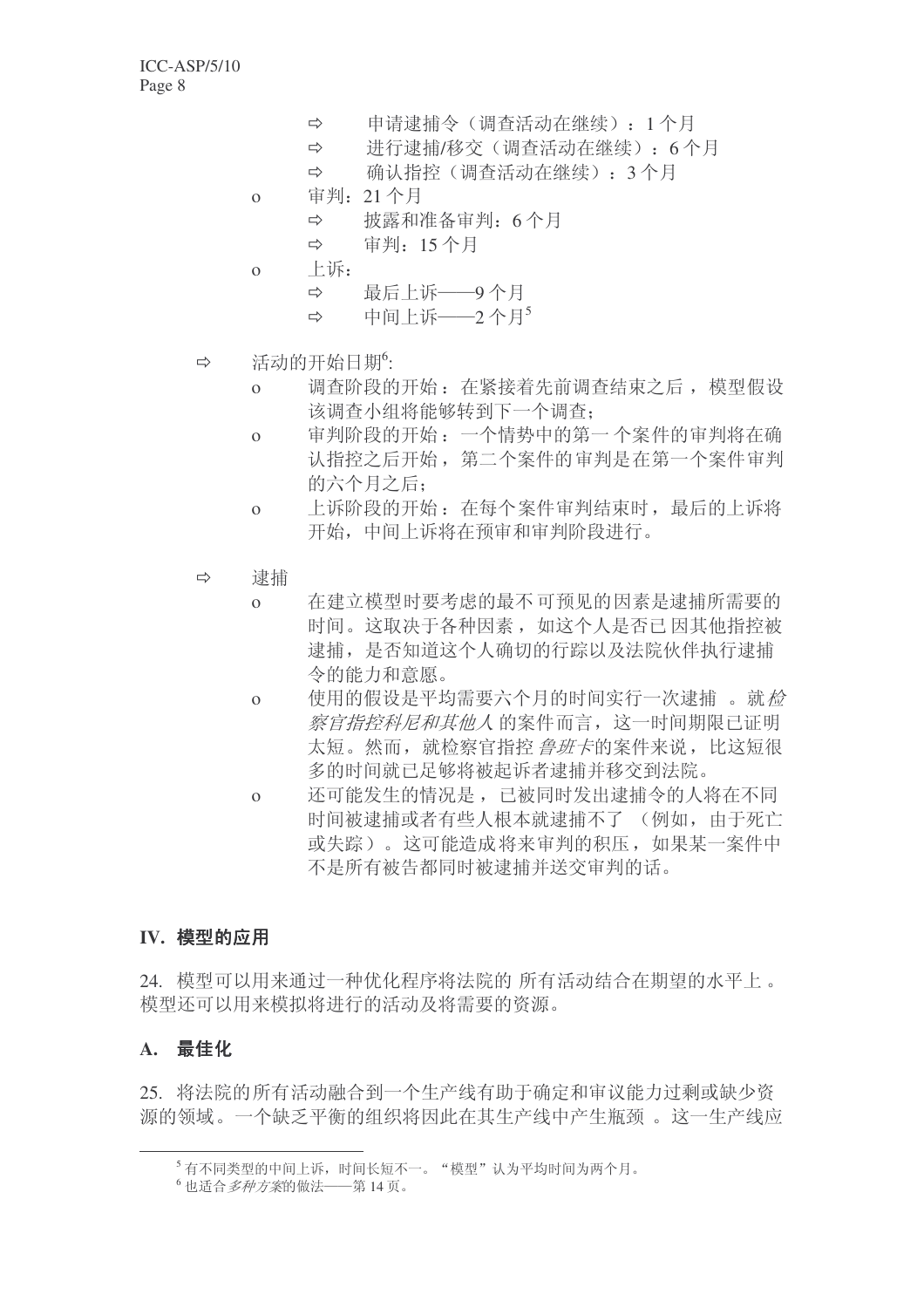以这样的方法进行组织, 以在其过程中既要避免瓶颈又要避免规模过大。不同 阶段的产出在各阶段内及各阶段之间 要均衡协调。对于每一个案件的审判, 法 院按照固定的比例需要一个起诉小组、一个辩护小组、一个被害人代理人小组 和三名法官及其法律支持以及所有必要的行政支持, 这是在某一阶段内均衡协 调的例子。调查层面上的规模过大将导致在以后阶段 (如审判) 不能处理那么 多已成熟的案件或导致产生没派上用场的调查资源, 这是对各阶段之间均衡协 调的举例说明。

26. 为了给法院提供优化其活动的必要元素, 使用了两种不同的做法。首先依 据编制 2007 年预算<sup>7</sup>使用的假设, 用模型将法院 2006 年和 2007 年要进行的活 动按时间分散开来。第二,以同样的方式使用模型,但同时考虑到应急预算已 为其做好准备的2007年可能开始另一个案件审判的情况。

#### 1. 预算的假设方案

 $27.$  表  $2\sqrt{2}$  显示的是在一个具体的半年时间结束时正在进行的活动 $^8$ 。

| 活动   | $2006 - 1$ | $2006 - 2$ | $2007 - 1$ | $2007 - 2$ |
|------|------------|------------|------------|------------|
| 情势   |            |            |            |            |
| 潜在情势 |            |            |            |            |
| 调查   |            |            |            |            |
| 审判   |            |            |            |            |
| 中间上诉 |            |            |            |            |
| 最后上诉 |            |            |            |            |

28. 由于对一些活动下了定义, 因此就有可能确定处在分析中的法院每个领域 每个时期所需要的费用。

#### 2. 应急方案

29. 表 3 显示在一个具体的半年时间结束时正在进行的活动。另一个案件的审 判加在了所做计算中。

 $^7$  2007 年预算建议。

 $^8$ 如果一项调查在这一阶段的中间结束, 那么随后另一项调查将开始, 而且将由同一个调查小组负 责这项工作。同样的做法也适用于审判(检察官、分庭)和上诉。

<sup>9</sup> 表 2 和表 3 使用的词汇反映了法院活动的各阶段在"图 1"中的表示方法。潜在情势指的是根据初 步宙杳对可能需要展开调杳的情势的分析工作。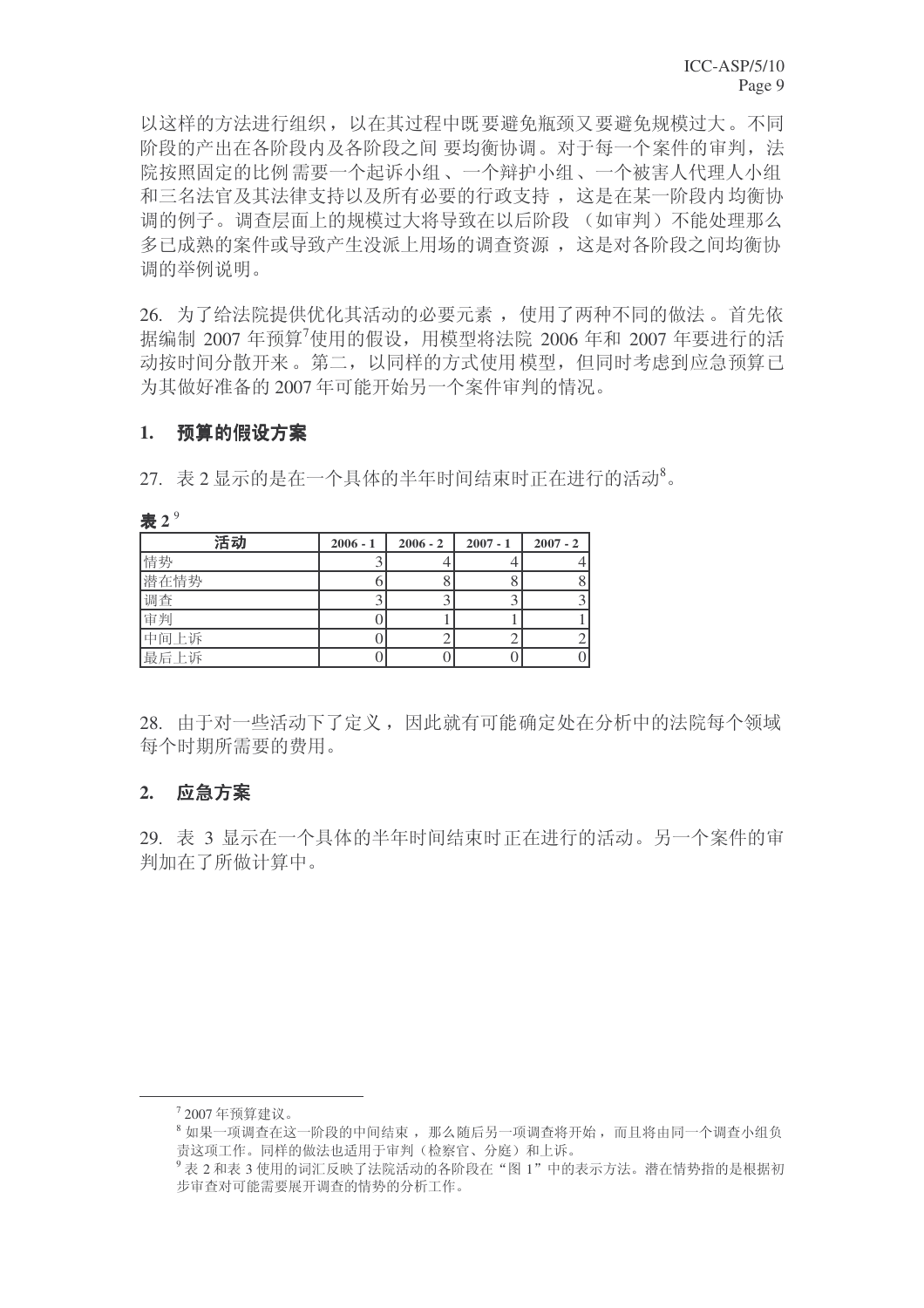㸼 **3**

| 活动   | $2006 - 1$ | $2006 - 2$ | $2007 - 1$ | $2007 - 2$ |
|------|------------|------------|------------|------------|
| 情势   |            |            |            |            |
| 潜在情势 |            |            |            |            |
| 调查   |            |            |            |            |
| 审判   |            |            |            |            |
| 中间上诉 |            |            |            |            |
| 最后上诉 |            |            |            |            |

### **3.** 㒧䆎

30. 将必要的资源与这些期望统一起来, 法院将能够避免以 规模过大的形式出 现的不必要开支, 也可避免出现瓶颈, 延误工作并/或降低所要求的质量水准。 由于逮捕所需要的时间、每项调杳后审判案件的数量及每个案件的审判中被告 人数量等未知因素造成的远期情况不可预知性, 优化程序对短期分析来说是最 准确的。

31. 优化程序使得法院至少在短期内 (一至两年), 能够确定可预见的活动的 影响以及一个最佳过程所需要的资源。法院可通过增加或剔出某些资源, 或通 讨使用各种手段(这些手段可使法院调整一个情势中的某一特定阶段的开始时 间) 在其活动中实行灵活做法, 从而解决这些效率不足的问题。

#### **B.** 模拟

32. 通过模拟, 模型协助法院依据不同方案确定其未来的规模需求 。制定了三 种不同的模拟方法。

33. 时间段方法预测法院在今后将要 经手的情势、调查和诉讼。法院的活动依 据优化过程中 使用的同样假设按时间分散开来, 但考虑的是更长的一段时间 (五年)。这些活动按照相应时间逐渐开展。

34. 使用这种方法的一个缺点是, 它考虑的是法院活动每个阶段的平均时间。 每个阶段的时间的依据是 迄今法院的经验或做出的假设。每个阶段发展所涉及 的不确定性可能影响这些平均时间在中长期的适用性。

35. 另外, 模型对情势、调查、审判和上诉之间的关系假设了一种过于线性的 方法。这些活动的同步性是受它们之间相互关系影响的。如果每个情势有更多 的调查,可能出现的情况是法院要处理的情势总数将减少,反之亦然。每项调 杳的被告人的数量以及是否对每个被告人单独进行审判 的决定, <sup>10</sup>将在很大程 度上影响法院将需要进行的审判的数量。

<sup>10</sup> 分庭的裁决、不同时间进行的逮捕及其他因素可能导致做出对某一项特定调查中的被告人分别进 行宙判的决定。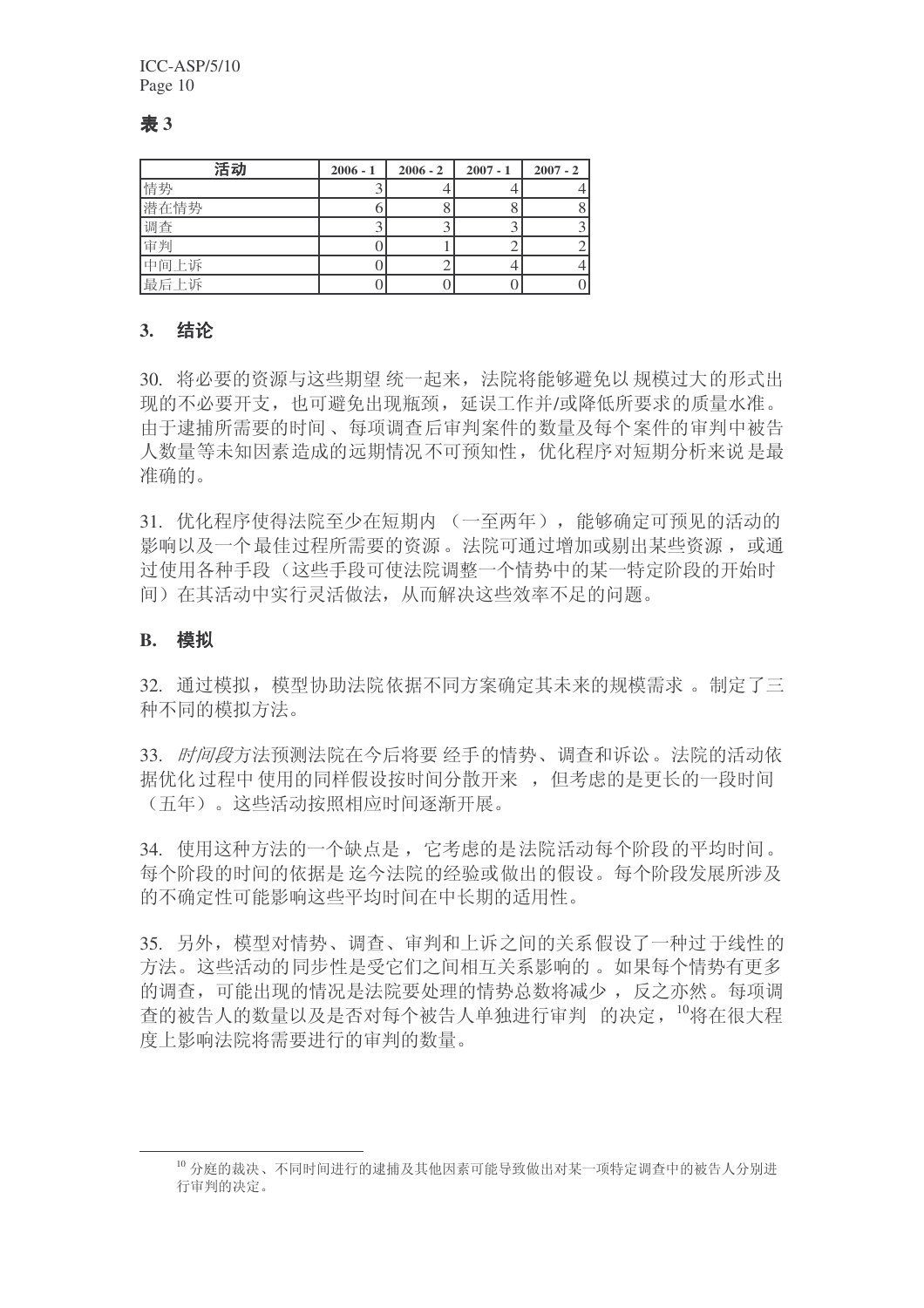36. 最大快照式方法确定在某一特定时间可接受的同时进行的活动的最大数 量。与线性的计划方法不同, 这个方法要评估可能的方案, 提出某一特定年份 同时进行的活动(调查、审判、上诉)的可能的不同组合。

37. 使用这一方法避免了活动的平均时间的问题,因为没有对时间做出假设, 也没对法院活动采取线性方法。

38. 表 4 是各种可能方案的一个例子, 通过这一方法可以对这些方案予以考虑 和分析 $11$ 。

| ۰.<br>M.<br>$\sim$<br>×. |  |  |
|--------------------------|--|--|
|--------------------------|--|--|

|    |    |        | 同时进行的最大数量 |    |
|----|----|--------|-----------|----|
| 方案 | 情势 | 处于调查中的 | 审判        | 上诉 |
|    |    | 情势     |           |    |
|    |    |        |           |    |
|    |    |        |           |    |
|    |    |        |           |    |
|    |    |        |           |    |
|    |    |        |           |    |
|    |    |        |           |    |

39. 然而,尽管*最大快照式*做法对法院的人员配置要求提供了一个初步看法, 但这仍然是有限的。法院未来活动的不可预见性使得很难确定用哪一种方案是 更现实的。

40. 多种方案的方法的依据是概率分析。这种方法将更多可能的不同方案结合 起来并界定了一个结果的范围。这个方法考虑到了结合情势、调杳、审判和上 诉数量之间的关系预测法院未来活动是很困难的,而且考虑到了情势开始的日 期是未知的这一事实。制定了广泛的可能的方案,而且对每个方案的可能性进 行了评估。因此就有可能界定法院规模的最小和最大范围。对使用方法的进一 步说明见附件 III。

41. 模拟的方法受下列因素的限制:

- ⇒ 未来难以预测: 预测对法院活动要求的演变及情势的开始日期和 复杂性是不可能的:
- ☆ 确立情势、调杳、审判和上诉之间的关系的困难:
- ☆ 某些领域能找到的资料有限。

42. 反复核实三种不同的模拟方法使得可以为长远规划的目的确定某种范围的 法院人员配置水平。

43. 虽然这一范围必须加以审议,而且审议时也要充分考虑到以上防止误解的 说明, 但根据当前的数据和迄今的经验, 这一范围是最好的估算。

<sup>11</sup> ݇Ѣ䗝ᢽાϔ⾡ᮍḜⱘ䅼䆎ҡ䖯㸠ЁDŽ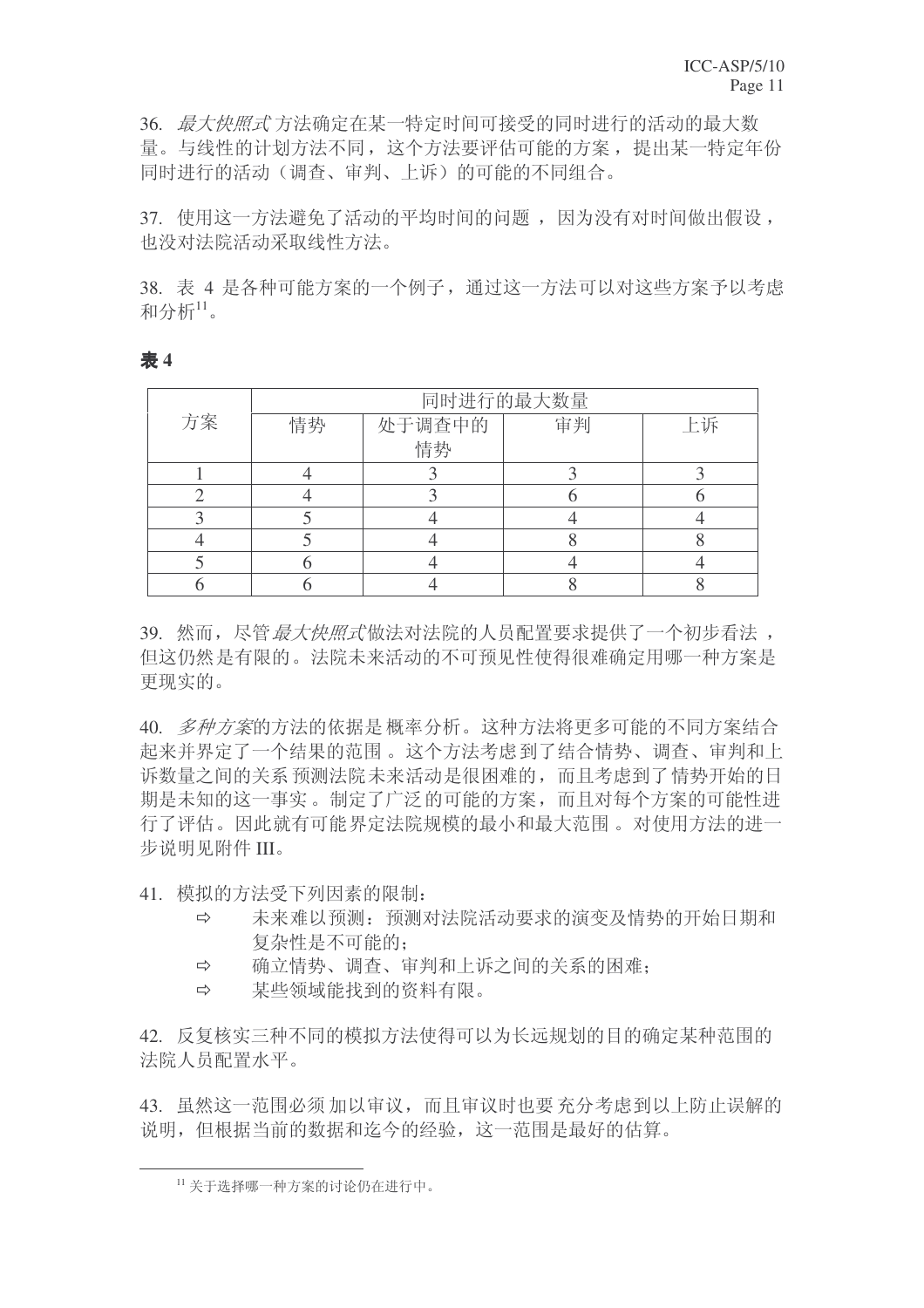ICC-ASP/5/10 Page 12

44. 随着时间的推移, 一种更现实的方案 将变得明朗起来。在这之前, 法院将 集中致力于其生产线的优化及每个单位的效率。

#### V. 未来要采取的步骤

45. 鉴于模型是建立在法院当前的组织结构基础之上的, 它并不一定反映了可 能最有效的组织结构。尽管如此,它应被看作是法院战略规划过程的一个不可 分割的组成部分。基于此,战略计划中所包含的提高效率的承诺将会反映在组 织结构的变化中,这些变化将包括在更新的模型版本中。

46. 模型将随着时间的推移不断更新。将给工作人员分配责任以确保来自各单 位的数据是最新的。法院打算在将来每年在预算周期中对模型的假设进行修 改。每年将对各单位输入模型的数据的20%按五年一个周期进行根本性审议。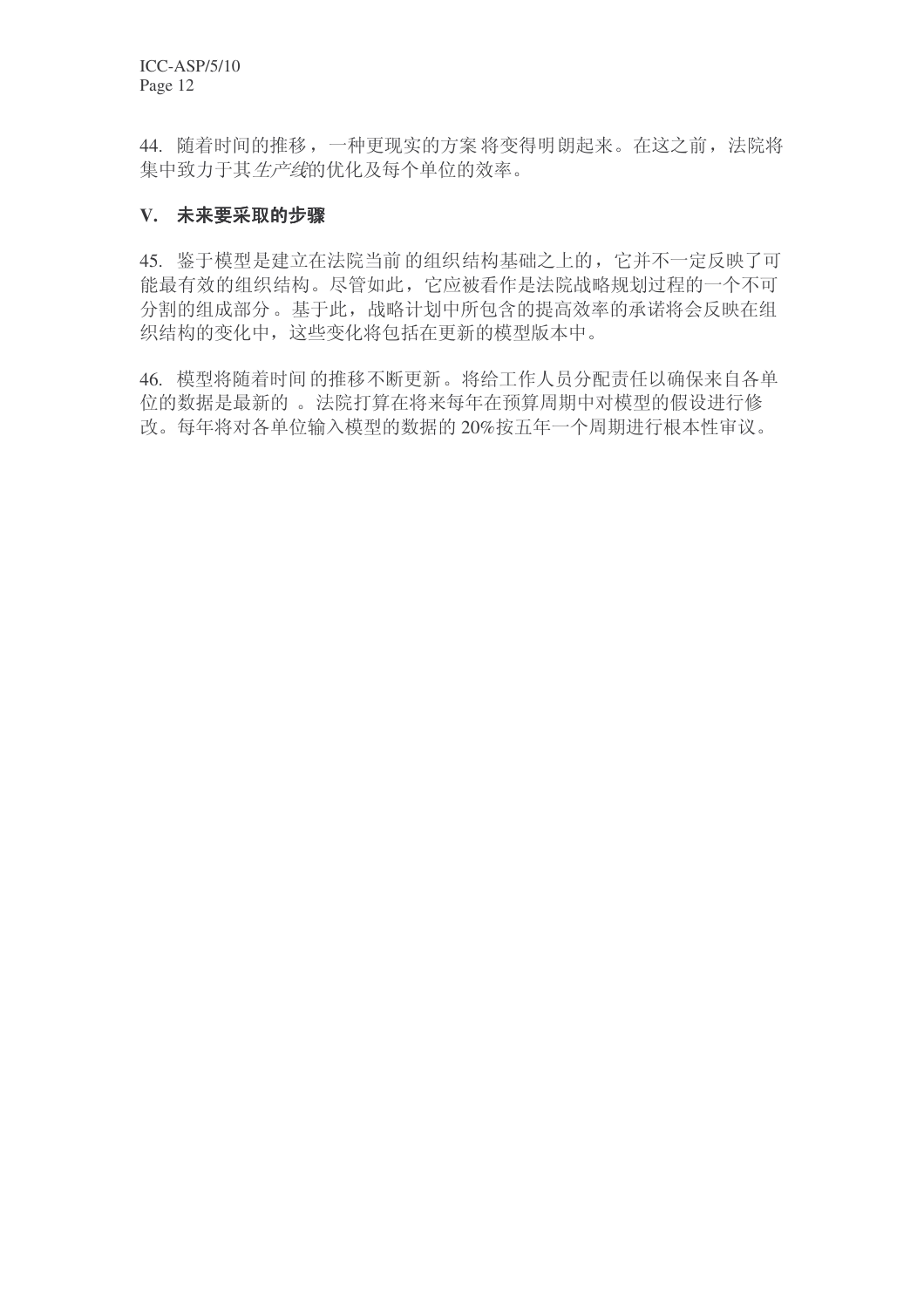附件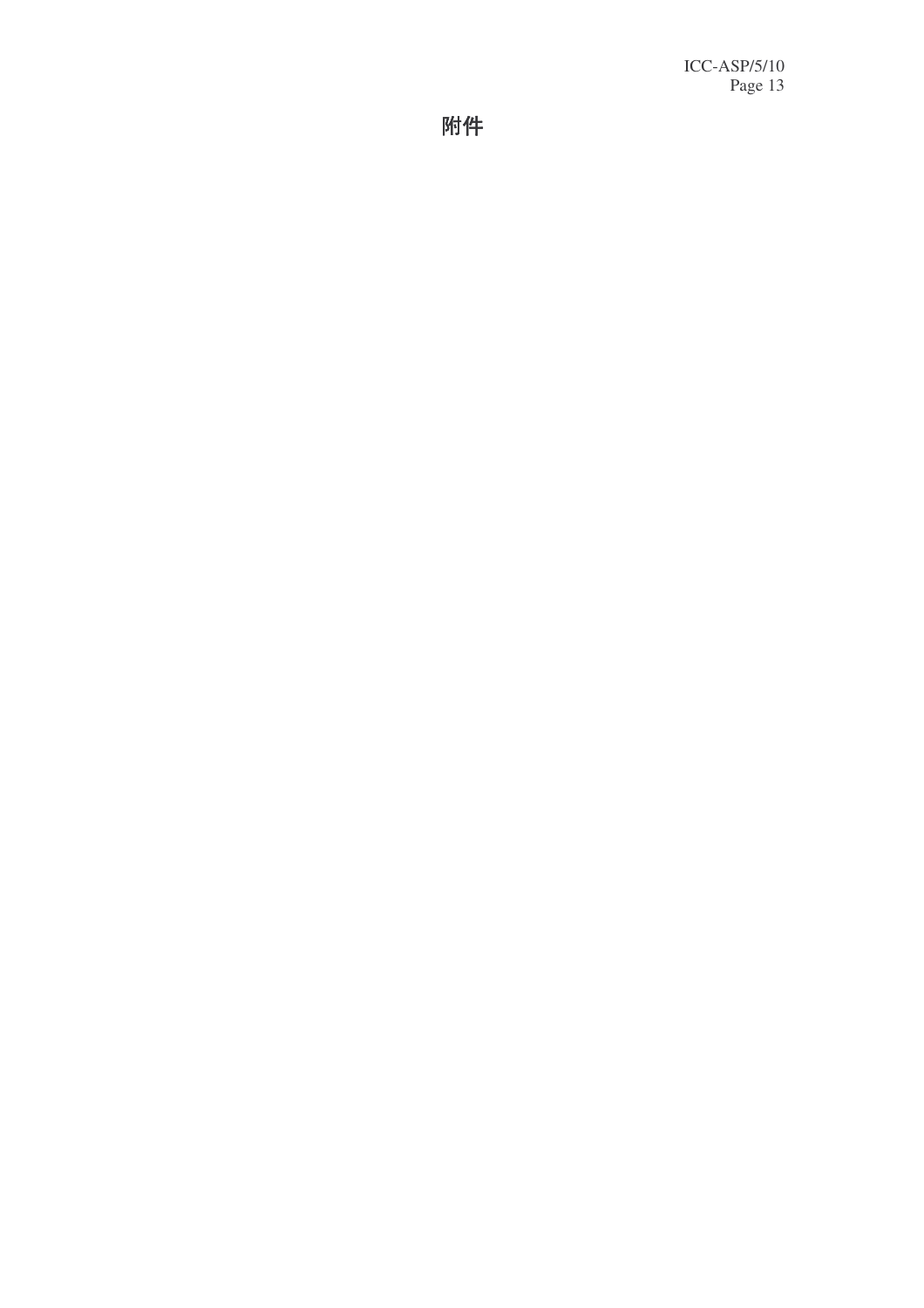## 附件 **I**

## 纳入法院规模模型但与依赖因素无关联的活动

1. 某些活动不能直接地与法院的核心活动相关联 。这些活动纳入了模型但与 将影响本组织资源需求的任何依赖因素无关并分成两个类别。

2. 首先,有些活动依赖于一定的增长水平才能跟上与依赖因素相关的活动的 增长。尽管核心活动和业务支持活动在很大程度上 决定于与依赖因素的线性联 系, 但一部分行政管理工作的基础是不直接 与核心活动 有关的其他依赖因素  $(ODE)$ <sub>o</sub>

3. 一般来讲,本组织变得越大,行政服务就越不能满足要求。为了能更实际 地反映这方面的增长而又不形成过大的规模, 为 ODF 的依赖因素引入了一种分 步骤的增长因素。

4. 因此, 这些活动的增长将采取一种交错的方法而不是采取对核心活动 使用 的线性关系。

5. 由于与这种活动有关的 ODF 人员资源当前占总人员资源的约 23%,而且考 虑到法院承诺要提高其效率,因此做出的假设是,与 ODF 因素相关联的人员应 该与法院余下的人员成比例地增长。然而, 这一增长只在 FTE 数量的一个门槛 被跨过之后才能出现。

6. 通过进一步改善法院的业务和模型本身,各种过程中的低效率造成的可能 的扭曲将得以解决和审议,因此可能提出一些因素至少将部分这样的活动与法 院的核心活动联系起来。

7. 第二,当前已确定的与法院的成长 没有直接或间接关系的活动。这一类别 包括管理性职位和给他们提供的直接协助。这些活动的必要增加或减少将在每 年做预算时予以解决。

8. 对管理性活动和与"其他依赖因素"相关联的活动, 最佳人员数量将通过 法院依据战略计划将要制定的提高效率的方案来达到1。

<sup>1</sup> 法院战略计划战略目标 3 提及法院将"精简结构和程序, 同时保持灵活性, 保障问责机制, 在一 种充满关爱的环境和没有官僚习气的文化中,依赖完全合格、有积极性的工作人员,以最少的资源 实现预期的成果"。作为达到这一目标的优先重点行动, 法院打算在今后的一至三年中"建立一种 计划系统以最大限度的效率计到确定的最佳质量水平"。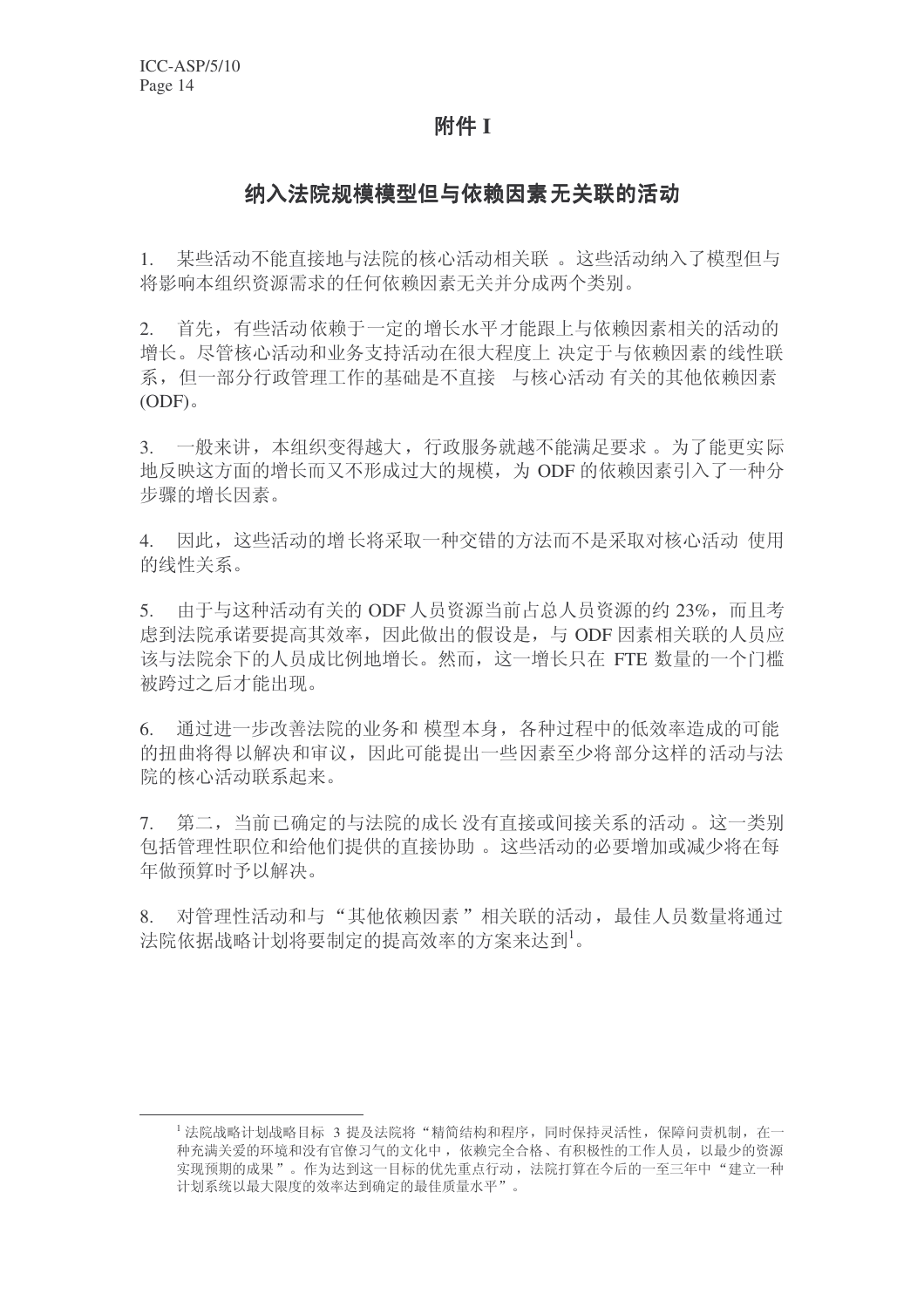## 附件 II

## 按 2006 年预算建议列出的功能单位及人员清单

### $1.$  司法部门 $2$

|  | 1.3 审判庭 …………………………………………………………… 24 |  |
|--|------------------------------------|--|
|  |                                    |  |
|  | 司法部门合计: 82                         |  |

#### 2. 检察官办公室

|                 | 10             |
|-----------------|----------------|
| 2.2 服务科         | 1              |
|                 | 4              |
|                 | 8              |
|                 | 6              |
|                 | 13             |
|                 | 4              |
|                 | $\overline{2}$ |
|                 | $\overline{2}$ |
|                 | 20             |
|                 | 5              |
|                 | 10             |
|                 | 63             |
|                 | $\overline{2}$ |
|                 | 30             |
|                 | 5              |
|                 | $\overline{2}$ |
|                 | 6              |
|                 | 7              |
| エム むごごう エーハーラーム |                |

检察官办公室合计: 200

<sup>1</sup> 提议的 2006 年方案预算, 国际刑事法院罗马规约缔约国大会正式记录, 第四届会议, 2005 年 11 月28 日至12 月3 日, 海牙(国际刑事法院出版物), 第二部分 B.5。

 $^2$  为了计算各分庭的工作人员数量, 模型依据的是 2005 年方案预算草案中提出的结构(国际刑事法 烷罗马规约缔约国大会正式记录, 第三届会议, 2004 年9月6日-10日, 海牙(国际刑事法院出版 物), 第二部分 A.7, 第142-144 段。根据预算和财务委员会的要求"法院今后在申请批准设想的职 位时, 根据工作量来提出更充分的理由", 对各分庭的需求将在今后几年予以审议(预算和财务委 员会关于其第三届会议工作的报告, 2004 年 8 月, 国际刑事法院罗马规约缔约国大会正式记录, 第 三届会议, 2004 年 9 月 6 日至 10 日, 海牙 (国际刑事法院出版物), 第二部分 A.8(b), 第 53-54 段)。

<sup>&</sup>lt;sup>3</sup>包括宣传活动和部分工作人员战略活动。余下部分在一般行政(检察官办公室服务科)项下。

<sup>△</sup>包括司法鉴定专业知识。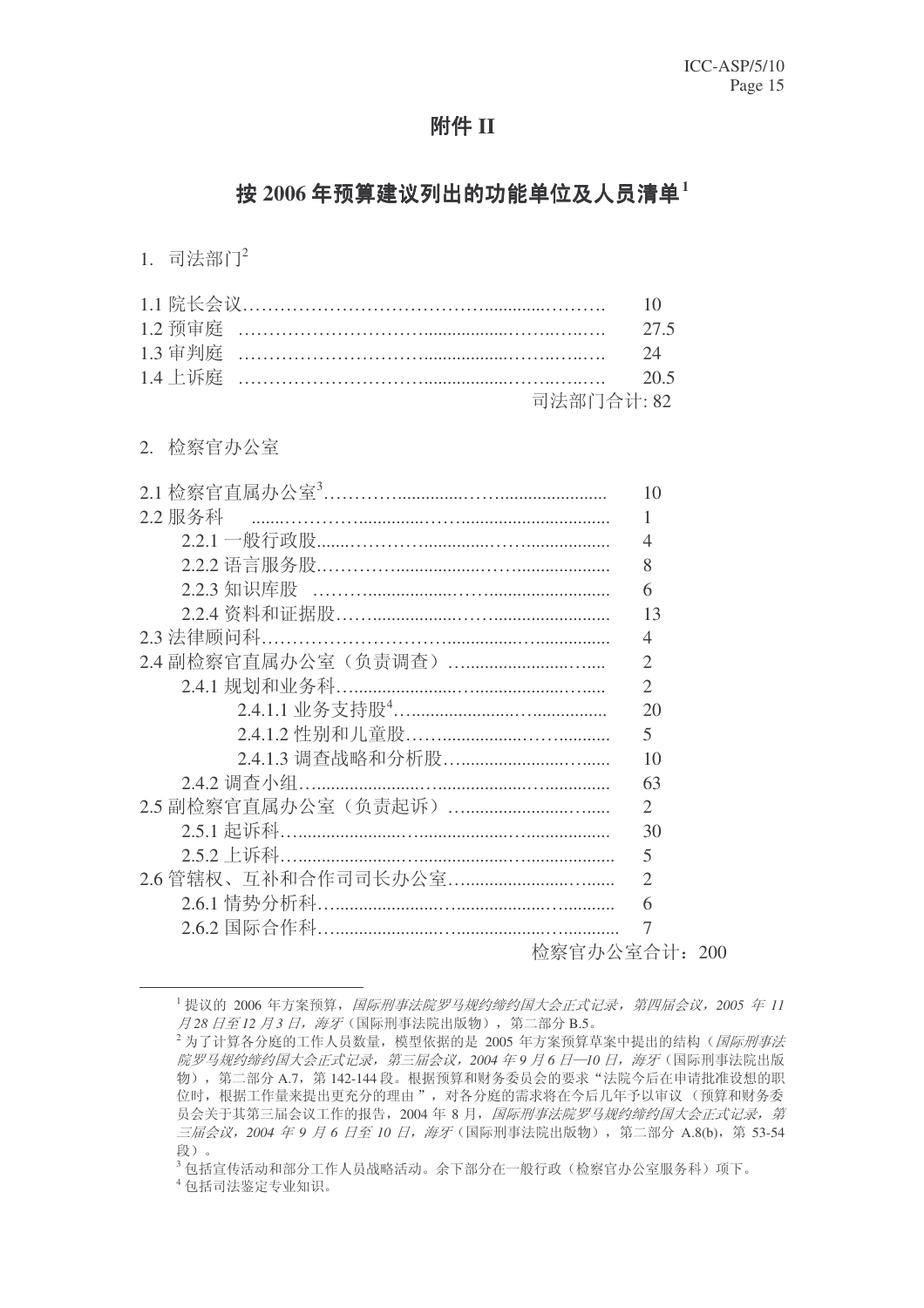## 3.书记官处

| 9                        |  |
|--------------------------|--|
| 3                        |  |
| 8                        |  |
| 3                        |  |
| $\overline{2}$           |  |
| 12                       |  |
| 42                       |  |
| $\overline{2}$           |  |
| 8                        |  |
| $\mathfrak{Z}$           |  |
| $\overline{2}$           |  |
| 5                        |  |
| 3.6.1.2 工作人员管理和监测股<br>9  |  |
| $\mathbf{2}$             |  |
| $\overline{4}$           |  |
| 3                        |  |
| 12                       |  |
| 21                       |  |
| $\overline{2}$           |  |
| $\overline{7}$           |  |
| $\overline{4}$           |  |
| 13                       |  |
| 11                       |  |
| 5                        |  |
| $\mathbf{2}$             |  |
| 5                        |  |
| 5                        |  |
| $\overline{4}$           |  |
| $\overline{2}$           |  |
| 3                        |  |
| 6                        |  |
| 3                        |  |
| 1                        |  |
| 3.7.1.1 法庭管理办公室事务<br>5   |  |
| 3.7.1.2 法庭管理审判室内事务<br>24 |  |
| 7                        |  |
| 20                       |  |
| 27                       |  |
| $\overline{7}$           |  |
| 35                       |  |
| $\overline{2}$           |  |
| $\overline{4}$           |  |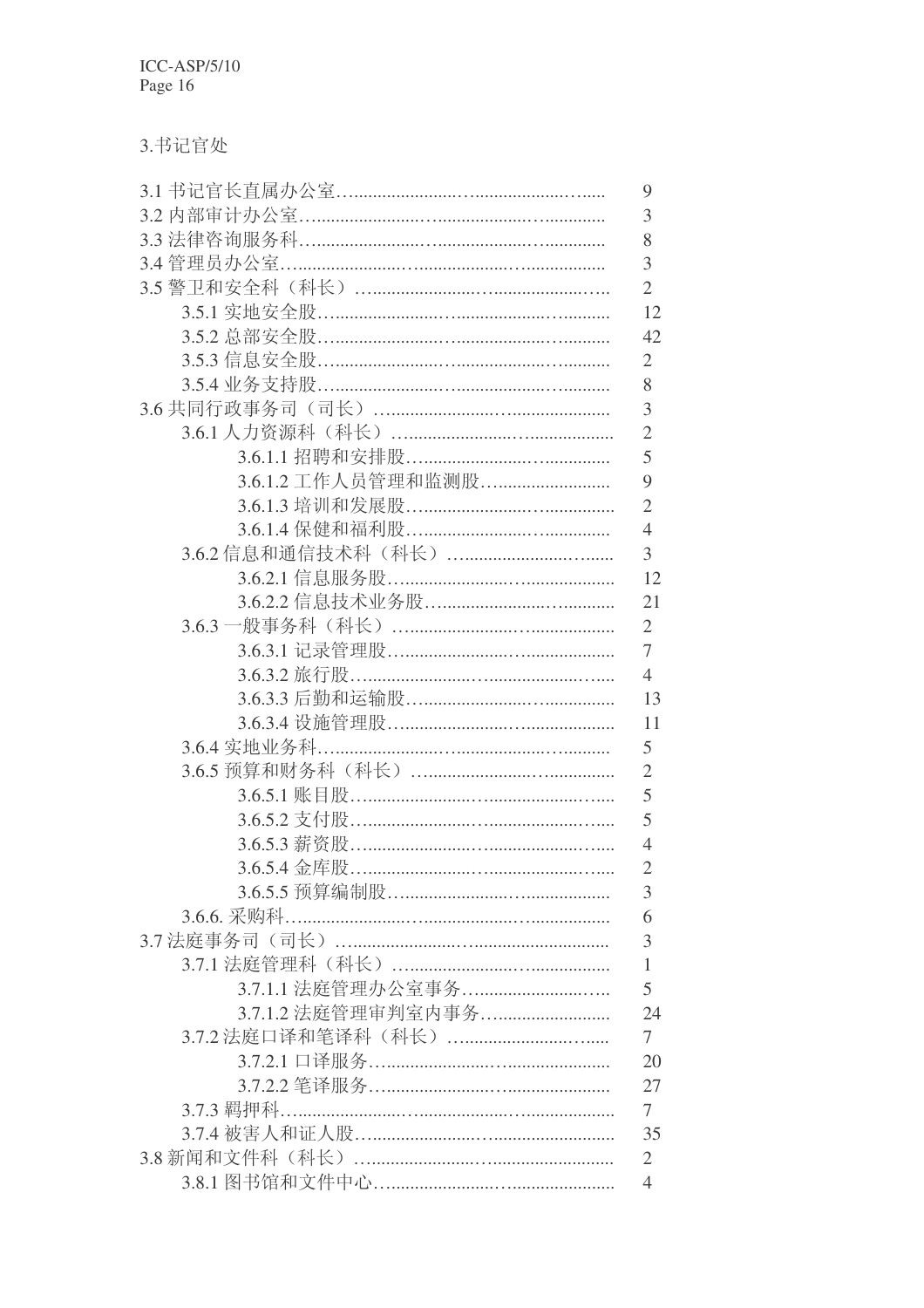| 书记官处合计: 407 <sup>5</sup> |  |
|--------------------------|--|

为法院规模模型考虑设立的编内职位总数: 689

<sup>5</sup> 缔约国大会秘书处和被害人信托基金秘书处(3名工作人员)未包括在这一计算中。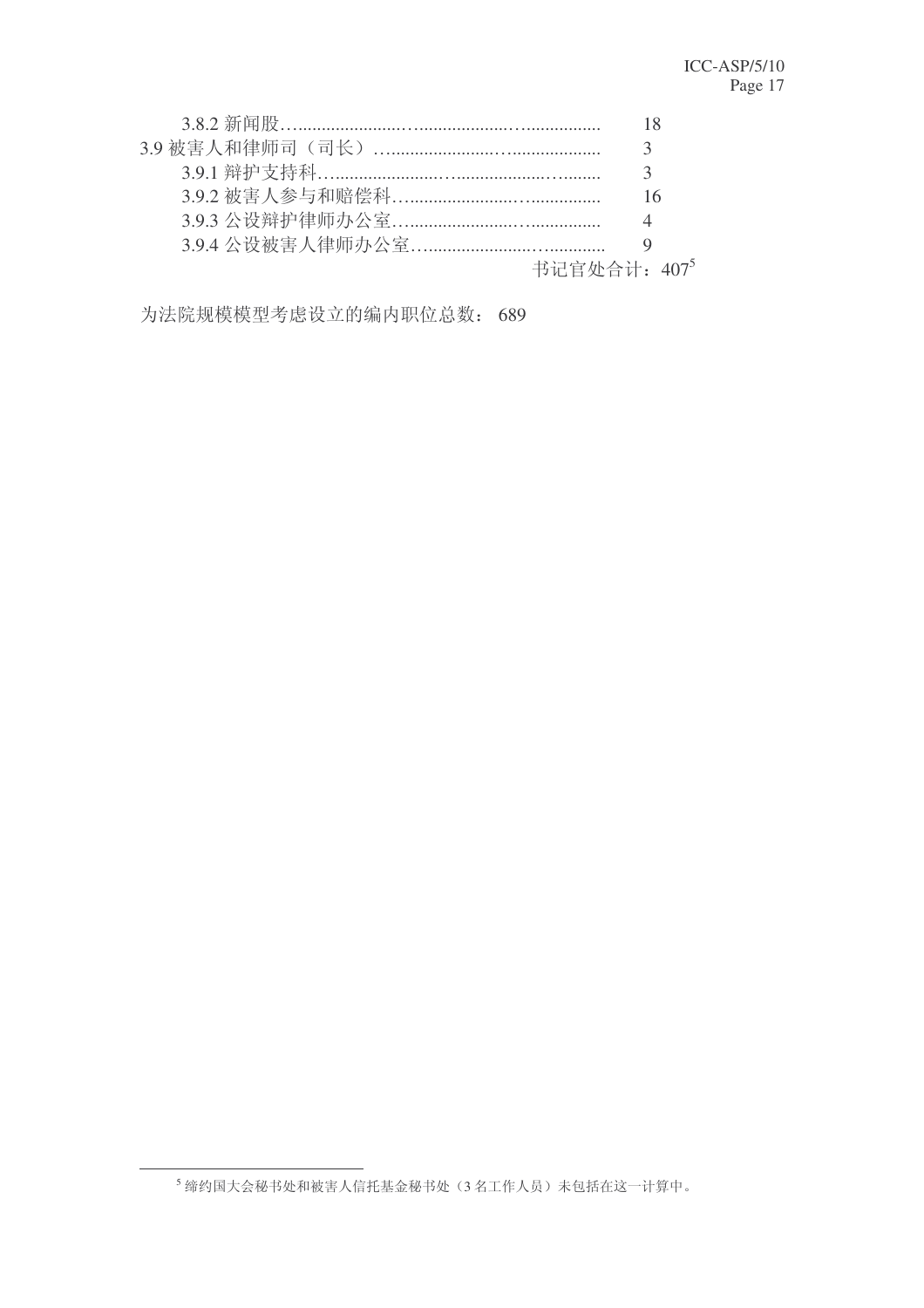## 附件 **III**

## 多种方案方法

1. 开展可能性分析的第一步是确定情势、调查、审判和上诉之间关系的可能 方案。这些方案在模型中可以变化, 这将导致产生不同结果。表 III.1 显示将适 用的方案例子:

#### 㸼 **III.1**

| 产出方案 | 在一个情势中 | 每项调查的审 | 每个案件审判 |
|------|--------|--------|--------|
|      | 调查的数量  | 判数量    | 的上诉数量  |
|      |        |        |        |
|      |        |        |        |
|      |        |        |        |

2. 第二步是制定开始调查的间隔时间。最初考虑了三种可能:

|     | 每一年有一个新的情势  |
|-----|-------------|
| -11 | 每一年半有一个新的情势 |
| Ш   | 每两年有一个新的情势  |

3. 把产出与开始日期的方案结合起来可产生九种不同方案:

| $I^*A$   | I*B     | $1*C$   |  |
|----------|---------|---------|--|
| $II^*A$  | $H^*B$  | $H^*C$  |  |
| $III^*A$ | $III*R$ | $III*C$ |  |

4. 这九种产出/开始日期方案按照假设中说明的活动顺序随时间分散开来, 并 输入模型, 以便为每个时期的每项活动提供所需要的人员数量。

5. 每个方案在同时进行的活动和开展这些活动所需要的人员数量方面 将产生 不同的结果。为了确定在今后几年要进行的活动所需要 的人员范围, 下一步是 评估每个这样的方案的可能性。

6. 评估这些方案的可能性将 能使不同 的加权数 适当地分属于不同方案 。例 如, 适用方案"II\*B"的概率可考虑为 15%, 而使用方案 "I\*A"的概率可考 虑为 2.5%, 而所有方案的概率的数字将是 100%。

7. 人员的加权平均数将是每个方案发生的 概率乘以其全部产出得出的数字。 法院要考虑的人员配置范围来自所有方案的加权平均数。